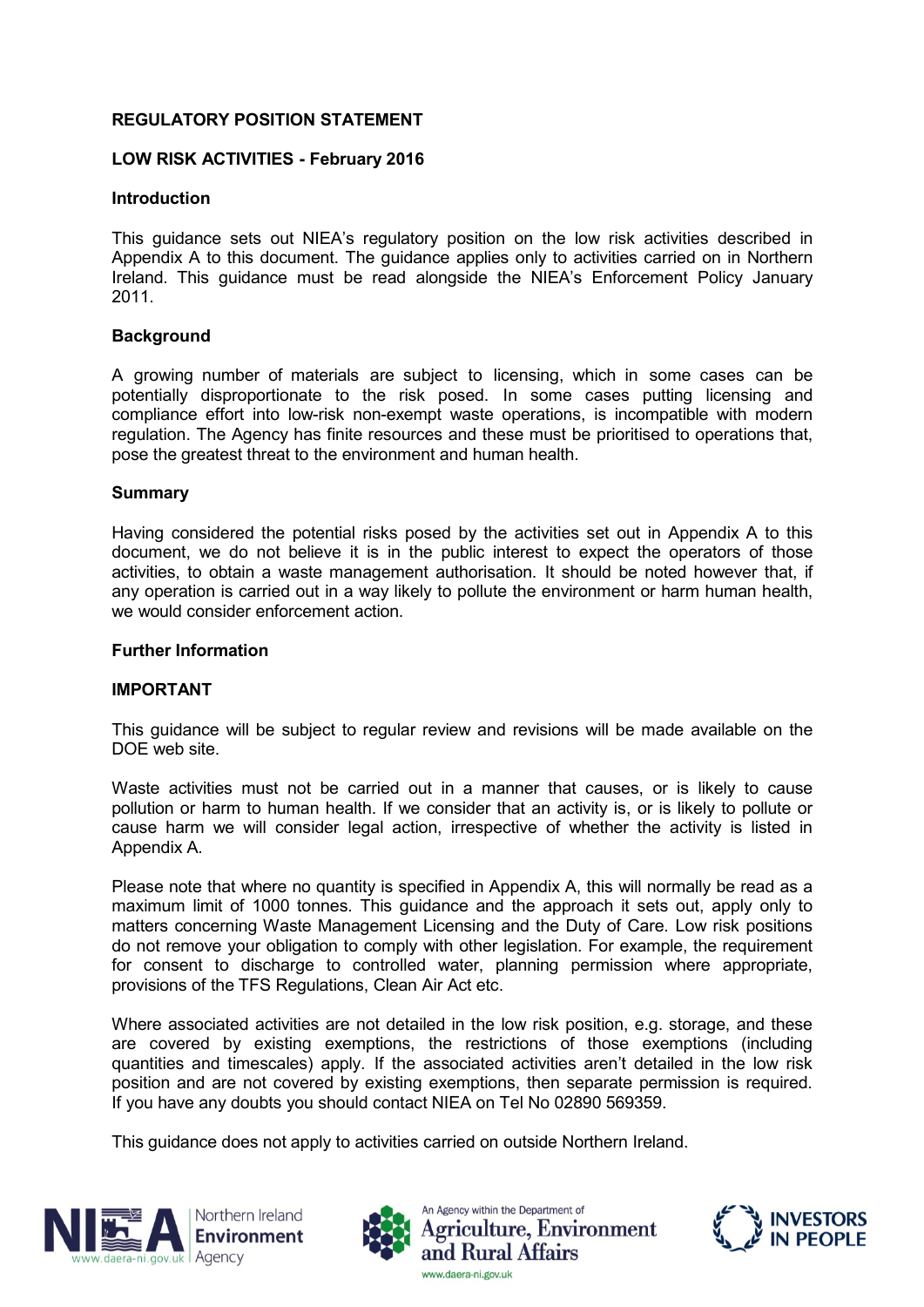# **Appendix A – Low Risk Waste Activities**

Definition of secure: For the purpose of Appendix A a container, building or place is secure in relation to waste kept in it if, all reasonable precautions are taken to ensure that the waste cannot escape from it and members of the public are unable to gain access to the waste.

- **CLOTHING**
- **CONSTRUCTION AND DEMOLITION WASTE/DREGDING WASTE/AGGREGATES/SOILS (INCLUDING CONSTRUCTION AND MANUFACTURING ACTIVITES INVOLVING THESE WASTE TYPES)**
- **ELECTRICAL EQUIPMENT (INCLUDING CONSTITUENT PARTS AND ACCESSORIES)**
- **FURNITURE AND HOUSEHOLD ITEMS**
- **MISCELLANEOUS**
- **OIL (VEGETABLE)**
- **PAINT**







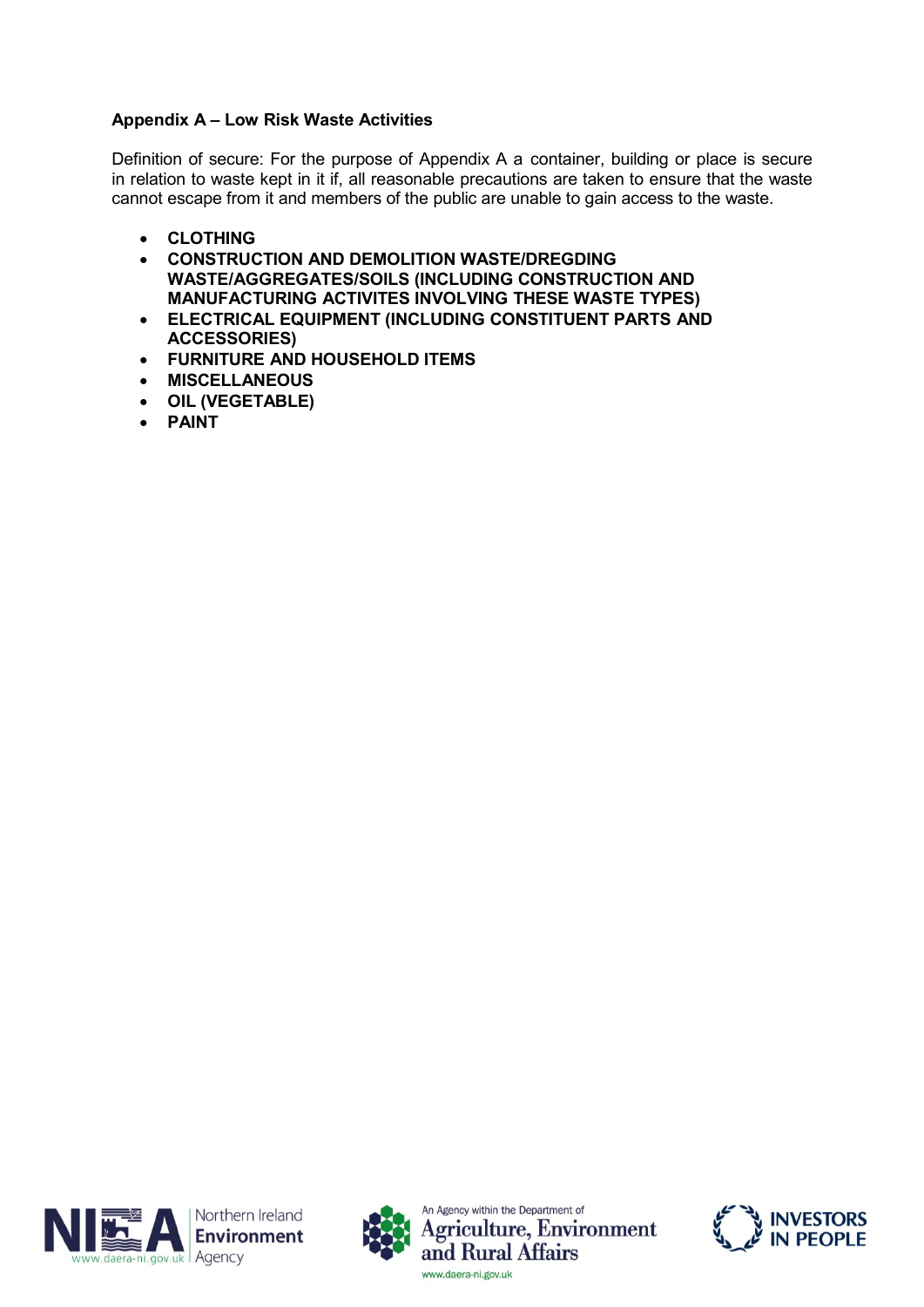# **APPENDIX A**

| Ref. No.                                                                 | <b>Activity Description</b>                                                                                                                             |
|--------------------------------------------------------------------------|---------------------------------------------------------------------------------------------------------------------------------------------------------|
|                                                                          |                                                                                                                                                         |
| <b>CLOTHING</b>                                                          |                                                                                                                                                         |
| LRMLR 001                                                                | The secure storage and manual sorting of up to a maximum of 10 m3 and                                                                                   |
| <b>LRMLR 002</b>                                                         | manual sorting of waste footwear and textiles destined for recovery.<br>The secure storage of waste coat hangers or their constituent parts             |
|                                                                          | destined for recovery. The sorting and segregation of waste coat hangers                                                                                |
|                                                                          | into their constituent parts. (Maximum Storage 50 m3)                                                                                                   |
| <b>CONSTRUCTION AND DEMOLITION WASTE/DREGDING WASTE/AGGREGATES/SOILS</b> |                                                                                                                                                         |
| (INCLUDING CONSTRUCTION AND MANUFACTURING ACTIVITES INVOLVING THESE      |                                                                                                                                                         |
| <b>WASTE TYPES)</b>                                                      |                                                                                                                                                         |
| LRMLR 003                                                                | The storage of up to a maximum of 50m3 waste bricks to be subjected to                                                                                  |
|                                                                          | manual cleaning destined for re-use. The manual cleaning of waste bricks                                                                                |
|                                                                          | destined for re-use.                                                                                                                                    |
| LRMLR 004                                                                | The sorting and deconstruction of waste Pvc windows and doors for the                                                                                   |
|                                                                          | purposes of recovery. (Maximum Storage 50 m3)                                                                                                           |
| <b>LRMLR 005</b>                                                         | Storage of up to a maximum of 200m3 waste road chippings (not                                                                                           |
|                                                                          | planings) pending their recovery at a place that is neither the place of<br>production nor the place of recovery.                                       |
| LRMLR 006                                                                | The secure storage of up to a maximum of 30m3 of soils derived from                                                                                     |
|                                                                          | cleaning fruits and vegetables pending reuse of that soil.                                                                                              |
| LRMLR 007                                                                | The secure storage of up to a maximum of 500 m3; not at the site of                                                                                     |
|                                                                          | production, of road planings containing coal tars pending recovery at a                                                                                 |
|                                                                          | suitably authorised facility.                                                                                                                           |
| LRMLR 008                                                                | The use of clean river gravel for maintenance of existing tracks and                                                                                    |
|                                                                          | footpaths.                                                                                                                                              |
| ELECTRICAL EQUIPMENT (INCLUDING CONSTITUENT PARTS AND ACCESSORIES)       |                                                                                                                                                         |
| LRMLR 009                                                                | The secure storage of up to a maximum of 5 kg of dry cell batteries (e.g.                                                                               |
|                                                                          | mobile phone batteries, torch batteries but not car batteries) destined for                                                                             |
|                                                                          | recovery.                                                                                                                                               |
| LRMLR 010                                                                | The secure storage and manual sorting of waste toner (printer and ink)                                                                                  |
|                                                                          | cartridges destined for recovery. The dismantling, cleaning and refilling of<br>waste toner (printer and ink) cartridges in a secure building. (Maximum |
|                                                                          | Storage 5m3)                                                                                                                                            |
| <b>FURNITURE AND HOUSEHOLD ITEMS</b>                                     |                                                                                                                                                         |
| LRMLR 011                                                                | The secure storage, sorting and repair of non-mechanical garden tools.                                                                                  |
|                                                                          | (Maximum Storage 100 items)                                                                                                                             |
| <b>LRMLR 012</b>                                                         | The storage, repair, and manual sorting and segregation into their                                                                                      |
|                                                                          | constituent parts, of waste furniture. (Maximum Storage 100 items)                                                                                      |
| <b>MISCELLANEOUS</b>                                                     |                                                                                                                                                         |
| LRMLR 013                                                                | Use at secure Fire Service premises of clean pallets, paper and cardboard                                                                               |
|                                                                          | by the Fire Service for training purposes. (Maximum Storage 5m3)                                                                                        |
|                                                                          | Use at secure Fire Service premises of depolluted end-of-life vehicles                                                                                  |
|                                                                          | (ELV's) by the Fire Service for training purposes. Please note the ELV's                                                                                |
|                                                                          | must never be set on fire. (Maximum Storage 2 ELV's)                                                                                                    |
| <b>OIL (VEGETABLE)</b><br>LRMLR 014                                      | The recovery of waste derived biodiesel as a fuel in motor vehicles;                                                                                    |
|                                                                          | Production of up to 100 litres of biodiesel per batch (small scale                                                                                      |
|                                                                          | production and personal use. (Maximum Storage 1000 litres)                                                                                              |
| <b>PAINT</b>                                                             |                                                                                                                                                         |
| <b>LRMLR 015</b>                                                         | Storage of aqueous paint related waste, generated from the cleaning of                                                                                  |
|                                                                          | spray guns, pending recovery elsewhere. (Maximum storage 1000 litres)                                                                                   |
| LRMLR 016                                                                | The secure storage, sorting and repair of bicycles. (Maximum Storage 100                                                                                |
|                                                                          | bicycles)                                                                                                                                               |